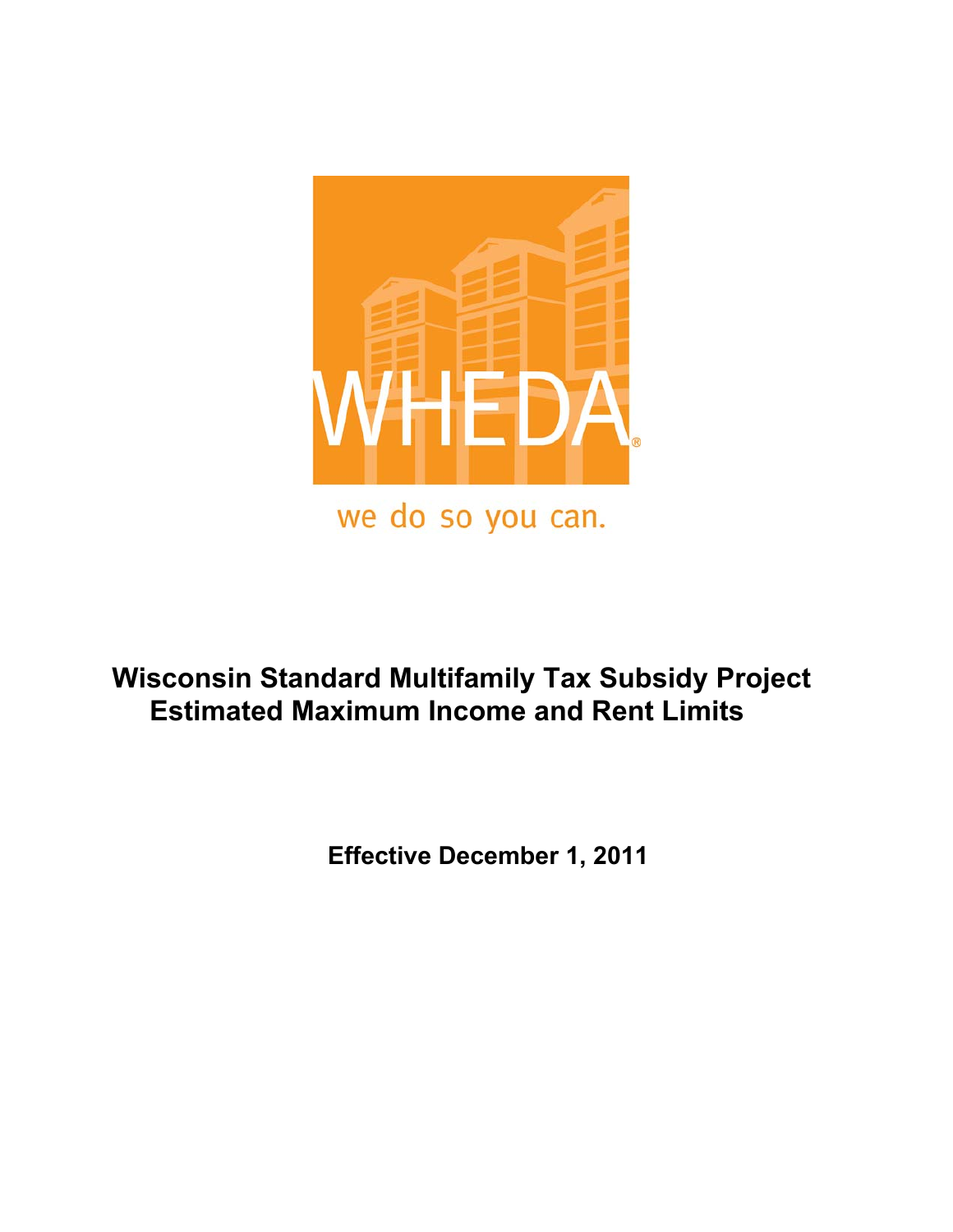## Wisconsin Standard Multifamily Tax Subsidy Project Income Limits Estimated Maximum Family Income Limits at 30% of HUD Estimated 2012 County Median Income Effective December 1, 2011

| Family Size:   | <b>ONE</b> | TWO    | THREE  | <b>FOUR</b> | <b>FIVE</b> | <b>SIX</b> | <b>SEVEN</b> | EIGHT  | <b>NINE</b> |
|----------------|------------|--------|--------|-------------|-------------|------------|--------------|--------|-------------|
| <b>COUNTY</b>  |            |        |        |             |             |            |              |        |             |
| <b>Brown</b>   | 14,400     | 16,440 | 18,510 | 20,550      | 22,200      | 23,850     | 25,500       | 27,150 | 28,770      |
| <b>Buffalo</b> | 12,750     | 14,580 | 16,410 | 18,210      | 19,680      | 21,150     | 22,590       | 24,060 | 25,500      |
| Calumet        | 15,480     | 17,670 | 19,890 | 22,080      | 23,850      | 25,620     | 27,390       | 29,160 | 30,930      |
| Chippewa       | 13,560     | 15,480 | 17,430 | 19,350      | 20,910      | 22,470     | 24,000       | 25,560 | 27,090      |
| Columbia       | 14,700     | 16,800 | 18,900 | 21,000      | 22,680      | 24,360     | 26,040       | 27,720 | 29,400      |
| Dane           | 17,430     | 19,920 | 22,410 | 24,870      | 26,880      | 28,860     | 30,840       | 32,850 | 34,830      |
| Dodge          | 14,010     | 15,990 | 18,000 | 19,980      | 21,600      | 23,190     | 24,780       | 26,400 | 27,990      |
| Door           | 13,230     | 15,120 | 17,010 | 18,870      | 20,400      | 21,900     | 23,400       | 24,930 | 26,430      |
| Douglas        | 13,110     | 14,970 | 16,830 | 18,690      | 20,190      | 21,690     | 23,190       | 24,690 | 26,190      |
| Dunn           | 13,800     | 15,750 | 17,730 | 19,680      | 21,270      | 22,830     | 24,420       | 25,980 | 27,570      |
| Eau Claire     | 13,560     | 15,480 | 17,430 | 19,350      | 20,910      | 22,470     | 24,000       | 25,560 | 27,090      |
| Fond du Lac    | 14,250     | 16,290 | 18,330 | 20,340      | 21,990      | 23,610     | 25,230       | 26,850 | 28,500      |
| Green          | 14,160     | 16,170 | 18,180 | 20,190      | 21,810      | 23,430     | 25,050       | 26,670 | 28,290      |
| Green Lake     | 13,530     | 15,450 | 17,370 | 19,290      | 20,850      | 22,380     | 23,940       | 25,470 | 27,030      |
| lowa           | 14,850     | 16,980 | 19,110 | 21,210      | 22,920      | 24,630     | 26,310       | 28,020 | 29,700      |
| Jefferson      | 14,910     | 17,040 | 19,170 | 21,270      | 22,980      | 24,690     | 26,400       | 28,080 | 29,790      |
| Kenosha        | 15,150     | 17,310 | 19,470 | 21,630      | 23,370      | 25,110     | 26,850       | 28,560 | 30,300      |
| Kewaunee       | 14,400     | 16,440 | 18,510 | 20,550      | 22,200      | 23,850     | 25,500       | 27,150 | 28,770      |
| La Crosse      | 14,370     | 16,440 | 18,480 | 20,520      | 22,170      | 23,820     | 25,470       | 27,090 | 28,740      |
| Lafayette      | 12,810     | 14,640 | 16,470 | 18,300      | 19,770      | 21,240     | 22,710       | 24,180 | 25,620      |
| Lincoln        | 13,110     | 15,000 | 16,860 | 18,720      | 20,220      | 21,720     | 23,220       | 24,720 | 26,220      |
| Manitowoc      | 13,800     | 15,780 | 17,760 | 19,710      | 21,300      | 22,890     | 24,450       | 26,040 | 27,600      |
| Marathon       | 14,550     | 16,620 | 18,690 | 20,760      | 22,440      | 24,090     | 25,770       | 27,420 | 29,070      |
| Milwaukee      | 15,390     | 17,580 | 19,770 | 21,960      | 23,730      | 25,500     | 27,240       | 29,010 | 30,750      |
| Monroe         | 12,960     | 14,790 | 16,650 | 18,480      | 19,980      | 21,450     | 22,920       | 24,420 | 25,890      |
| Oneida         | 13,050     | 14,910 | 16,770 | 18,630      | 20,130      | 21,630     | 23,130       | 24,600 | 26,100      |
| Outagamie      | 15,480     | 17,670 | 19,890 | 22,080      | 23,850      | 25,620     | 27,390       | 29,160 | 30,930      |
| Ozaukee        | 15,390     | 17,580 | 19,770 | 21,960      | 23,730      | 25,500     | 27,240       | 29,010 | 30,750      |
| Pepin          | 12,750     | 14,550 | 16,380 | 18,180      | 19,650      | 21,090     | 22,560       | 24,000 | 25,470      |
| Pierce         | 17,640     | 20,160 | 22,680 | 25,170      | 27,210      | 29,220     | 31,230       | 33,240 | 35,250      |
| Polk           | 13,410     | 15,330 | 17,250 | 19,140      | 20,700      | 22,230     | 23,760       | 25,290 | 26,820      |
| Portage        | 14,670     | 16,770 | 18,870 | 20,940      | 22,620      | 24,300     | 25,980       | 27,660 | 29,340      |
| Racine         | 14,640     | 16,740 | 18,840 | 20,910      | 22,590      | 24,270     | 25,950       | 27,630 | 29,280      |
| Rock           | 13,740     | 15,720 | 17,670 | 19,620      | 21,210      | 22,770     | 24,330       | 25,920 | 27,480      |
| St. Croix      | 17,640     | 20,160 | 22,680 | 25,170      | 27,210      | 29,220     | 31,230       | 33,240 | 35,250      |
| Sauk           | 13,650     | 15,600 | 17,550 | 19,500      | 21,060      | 22,620     | 24,180       | 25,740 | 27,300      |
| Sheboygan      | 14,850     | 16,950 | 19,080 | 21,180      | 22,890      | 24,570     | 26,280       | 27,960 | 29,670      |
| Trempealeau    | 12,870     | 14,700 | 16,530 | 18,360      | 19,830      | 21,300     | 22,770       | 24,240 | 25,710      |
| Walworth       | 15,360     | 17,550 | 19,740 | 21,930      | 23,700      | 25,440     | 27,210       | 28,950 | 30,720      |
| Washington     | 15,390     | 17,580 | 19,770 | 21,960      | 23,730      | 25,500     | 27,240       | 29,010 | 30,750      |
| Waukesha       | 15,390     | 17,580 | 19,770 | 21,960      | 23,730      | 25,500     | 27,240       | 29,010 | 30,750      |
| Waupaca        | 13,110     | 15,000 | 16,860 | 18,720      | 20,220      | 21,720     | 23,220       | 24,720 | 26,220      |
| Winnebago      | 13,020     | 14,880 | 16,740 | 18,600      | 20,100      | 21,600     | 23,070       | 24,570 | 26,040      |
| Wood           | 13,170     | 15,030 | 16,920 | 18,780      | 20,310      | 21,810     | 23,310       | 24,810 | 26,310      |

Income limits for the counties listed below are based on the 2012 Median Family Income for the Nonmetropolitan portions of the state.

Adams Ashland Barron Bayfield Burnett Clark Crawford Florence Forest Grant Iron Jackson Juneau Langlade Marinette Marquette Menominee Oconto Price Richland Rusk Sawyer Shawano Taylor Vernon Vilas Washburn Waushara

| Family Size: | ONE   | TWC    | <b>HREE</b> | <b>FOUR</b> | <b>FIVE</b> |        | <b>SEVEN</b> | <b>EIGHT</b> | NINE   |
|--------------|-------|--------|-------------|-------------|-------------|--------|--------------|--------------|--------|
| Income:      | 2,600 | 14,400 | 16.200      | 7.970       | 19.410      | 20,850 | 22.290       | 23,730       | 25,170 |

| Family Size: | ONE    | <b>TWO</b> | <b>THREE</b> | ≂OUR   | FIVE   | SIX    | SEVEN      | EIGHT  | NINE       |
|--------------|--------|------------|--------------|--------|--------|--------|------------|--------|------------|
| Income:      | 10,860 | 12,390     | 13,950       | 15,480 | 16.740 | 17.970 | $19.200$ . | 20.460 | .690<br>21 |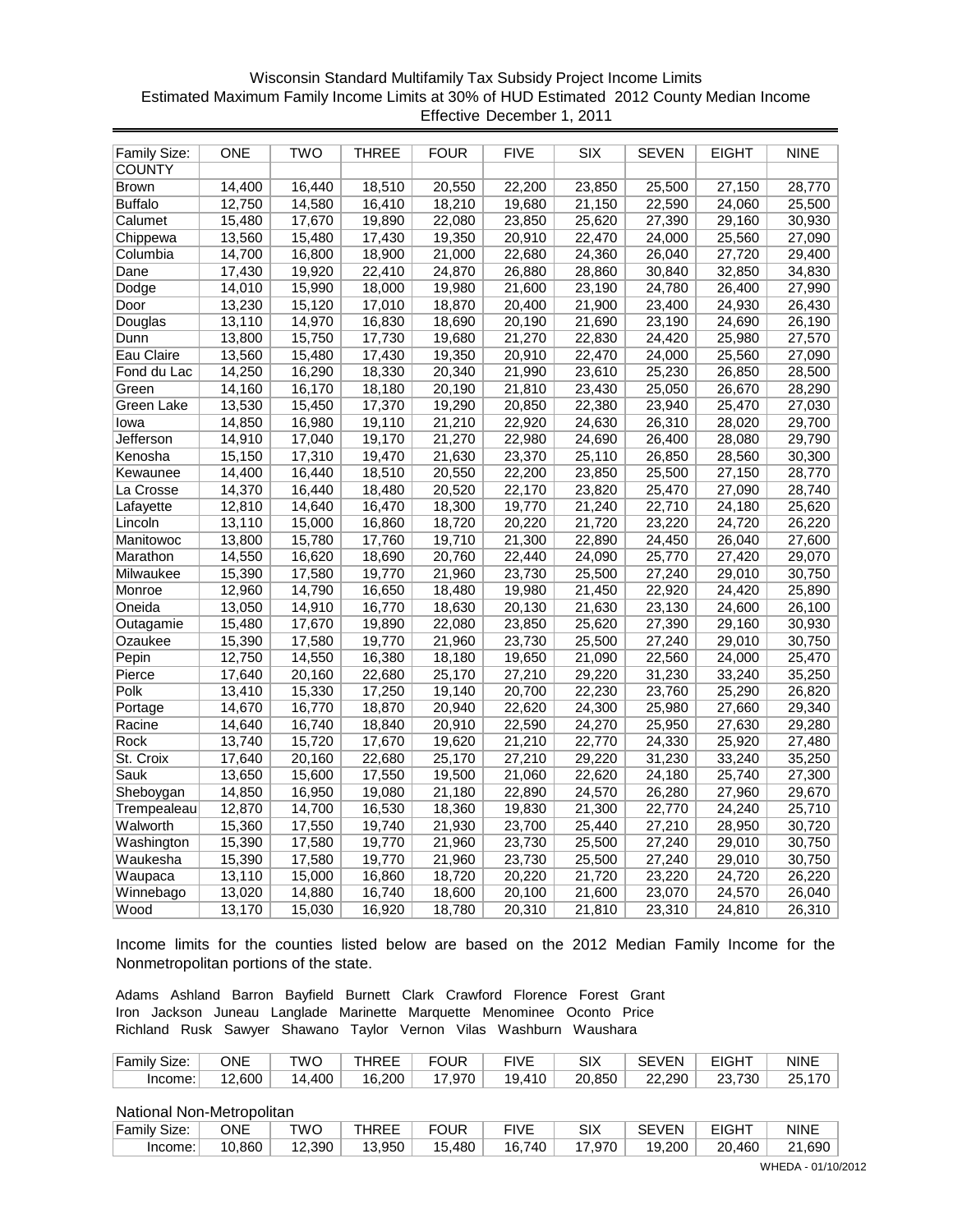## Wisconsin Standard Multifamily Tax Subsidy Project Income Limits Estimated Maximum Family Income Limits at 40% of HUD Estimated 2012 County Median Income Effective December 1, 2011

| Family Size:      | <b>ONE</b> | <b>TWO</b> | THREE  | <b>FOUR</b> | <b>FIVE</b> | <b>SIX</b> | <b>SEVEN</b> | <b>EIGHT</b> | <b>NINE</b> |
|-------------------|------------|------------|--------|-------------|-------------|------------|--------------|--------------|-------------|
| <b>COUNTY</b>     |            |            |        |             |             |            |              |              |             |
| <b>Brown</b>      | 19,200     | 21,920     | 24,680 | 27,400      | 29,600      | 31,800     | 34,000       | 36,200       | 38,360      |
| <b>Buffalo</b>    | 17,000     | 19,440     | 21,880 | 24,280      | 26,240      | 28,200     | 30,120       | 32,080       | 34,000      |
| Calumet           | 20,640     | 23,560     | 26,520 | 29,440      | 31,800      | 34,160     | 36,520       | 38,880       | 41,240      |
| Chippewa          | 18,080     | 20,640     | 23,240 | 25,800      | 27,880      | 29,960     | 32,000       | 34,080       | 36,120      |
| Columbia          | 19,600     | 22,400     | 25,200 | 28,000      | 30,240      | 32,480     | 34,720       | 36,960       | 39,200      |
| Dane              | 23,240     | 26,560     | 29,880 | 33,160      | 35,840      | 38,480     | 41,120       | 43,800       | 46,440      |
| Dodge             | 18,680     | 21,320     | 24,000 | 26,640      | 28,800      | 30,920     | 33,040       | 35,200       | 37,320      |
| Door              | 17,640     | 20,160     | 22,680 | 25,160      | 27,200      | 29,200     | 31,200       | 33,240       | 35,240      |
| Douglas           | 17,480     | 19,960     | 22,440 | 24,920      | 26,920      | 28,920     | 30,920       | 32,920       | 34,920      |
| Dunn              | 18,400     | 21,000     | 23,640 | 26,240      | 28,360      | 30,440     | 32,560       | 34,640       | 36,760      |
| Eau Claire        | 18,080     | 20,640     | 23,240 | 25,800      | 27,880      | 29,960     | 32,000       | 34,080       | 36,120      |
| Fond du Lac       | 19,000     | 21,720     | 24,440 | 27,120      | 29,320      | 31,480     | 33,640       | 35,800       | 38,000      |
| Green             | 18,880     | 21,560     | 24,240 | 26,920      | 29,080      | 31,240     | 33,400       | 35,560       | 37,720      |
| <b>Green Lake</b> | 18,040     | 20,600     | 23,160 | 25,720      | 27,800      | 29,840     | 31,920       | 33,960       | 36,040      |
| lowa              | 19,800     | 22,640     | 25,480 | 28,280      | 30,560      | 32,840     | 35,080       | 37,360       | 39,600      |
| Jefferson         | 19,880     | 22,720     | 25,560 | 28,360      | 30,640      | 32,920     | 35,200       | 37,440       | 39,720      |
| Kenosha           | 20,200     | 23,080     | 25,960 | 28,840      | 31,160      | 33,480     | 35,800       | 38,080       | 40,400      |
| Kewaunee          | 19,200     | 21,920     | 24,680 | 27,400      | 29,600      | 31,800     | 34,000       | 36,200       | 38,360      |
| La Crosse         | 19,160     | 21,920     | 24,640 | 27,360      | 29,560      | 31,760     | 33,960       | 36,120       | 38,320      |
| Lafayette         | 17,080     | 19,520     | 21,960 | 24,400      | 26,360      | 28,320     | 30,280       | 32,240       | 34,160      |
| Lincoln           | 17,480     | 20,000     | 22,480 | 24,960      | 26,960      | 28,960     | 30,960       | 32,960       | 34,960      |
| Manitowoc         | 18,400     | 21,040     | 23,680 | 26,280      | 28,400      | 30,520     | 32,600       | 34,720       | 36,800      |
| Marathon          | 19,400     | 22,160     | 24,920 | 27,680      | 29,920      | 32,120     | 34,360       | 36,560       | 38,760      |
| Milwaukee         | 20,520     | 23,440     | 26,360 | 29,280      | 31,640      | 34,000     | 36,320       | 38,680       | 41,000      |
| Monroe            | 17,280     | 19,720     | 22,200 | 24,640      | 26,640      | 28,600     | 30,560       | 32,560       | 34,520      |
| Oneida            | 17,400     | 19,880     | 22,360 | 24,840      | 26,840      | 28,840     | 30,840       | 32,800       | 34,800      |
| Outagamie         | 20,640     | 23,560     | 26,520 | 29,440      | 31,800      | 34,160     | 36,520       | 38,880       | 41,240      |
| Ozaukee           | 20,520     | 23,440     | 26,360 | 29,280      | 31,640      | 34,000     | 36,320       | 38,680       | 41,000      |
| Pepin             | 17,000     | 19,400     | 21,840 | 24,240      | 26,200      | 28,120     | 30,080       | 32,000       | 33,960      |
| Pierce            | 23,520     | 26,880     | 30,240 | 33,560      | 36,280      | 38,960     | 41,640       | 44,320       | 47,000      |
| Polk              | 17,880     | 20,440     | 23,000 | 25,520      | 27,600      | 29,640     | 31,680       | 33,720       | 35,760      |
| Portage           | 19,560     | 22,360     | 25,160 | 27,920      | 30,160      | 32,400     | 34,640       | 36,880       | 39,120      |
| Racine            | 19,520     | 22,320     | 25,120 | 27,880      | 30,120      | 32,360     | 34,600       | 36,840       | 39,040      |
| Rock              | 18,320     | 20,960     | 23,560 | 26,160      | 28,280      | 30,360     | 32,440       | 34,560       | 36,640      |
| St. Croix         | 23,520     | 26,880     | 30,240 | 33,560      | 36,280      | 38,960     | 41,640       | 44,320       | 47,000      |
| Sauk              | 18,200     | 20,800     | 23,400 | 26,000      | 28,080      | 30,160     | 32,240       | 34,320       | 36,400      |
| Sheboygan         | 19,800     | 22,600     | 25,440 | 28,240      | 30,520      | 32,760     | 35,040       | 37,280       | 39,560      |
| Trempealeau       | 17,160     | 19,600     | 22,040 | 24,480      | 26,440      | 28,400     | 30,360       | 32,320       | 34,280      |
| Walworth          | 20,480     | 23,400     | 26,320 | 29,240      | 31,600      | 33,920     | 36,280       | 38,600       | 40,960      |
| Washington        | 20,520     | 23,440     | 26,360 | 29,280      | 31,640      | 34,000     | 36,320       | 38,680       | 41,000      |
| Waukesha          | 20,520     | 23,440     | 26,360 | 29,280      | 31,640      | 34,000     | 36,320       | 38,680       | 41,000      |
| Waupaca           | 17,480     | 20,000     | 22,480 | 24,960      | 26,960      | 28,960     | 30,960       | 32,960       | 34,960      |
| Winnebago         | 17,360     | 19,840     | 22,320 | 24,800      | 26,800      | 28,800     | 30,760       | 32,760       | 34,720      |
| Wood              | 17,560     | 20,040     | 22,560 | 25,040      | 27,080      | 29,080     | 31,080       | 33,080       | 35,080      |

Income limits for the counties listed below are based on the 2012 Median Family Income for the Nonmetropolitan portions of the state.

Adams Ashland Barron Bayfield Burnett Clark Crawford Florence Forest Grant Iron Jackson Juneau Langlade Marinette Marquette Menominee Oconto Price Richland Rusk Sawyer Shawano Taylor Vernon Vilas Washburn Waushara

| Family Size: | ONE    | <b>TWC</b> | HREE       | <b>FOUR</b> | <b>FIVE</b> |        | <b>SEVEN</b> | <b>EIGHT</b> | NINE   |
|--------------|--------|------------|------------|-------------|-------------|--------|--------------|--------------|--------|
| Income:      | 16,800 | 19,200     | .600<br>21 | 23,960      | 25,880      | 27,800 | 29.720       | 31.640       | 33,560 |

| Family Size: | ONE    | TWO    | THREE  | <b>FOUR</b> | <b>FIVE</b> | <b>SIX</b> | <b>SEVEN</b> | <b>EIGHT</b> | <b>NINE</b> |
|--------------|--------|--------|--------|-------------|-------------|------------|--------------|--------------|-------------|
| Income:      | 14.480 | 16,520 | 18,600 | 20.640      | 22,320      | 23,960     | 25,600       | 27.280       | 28,920      |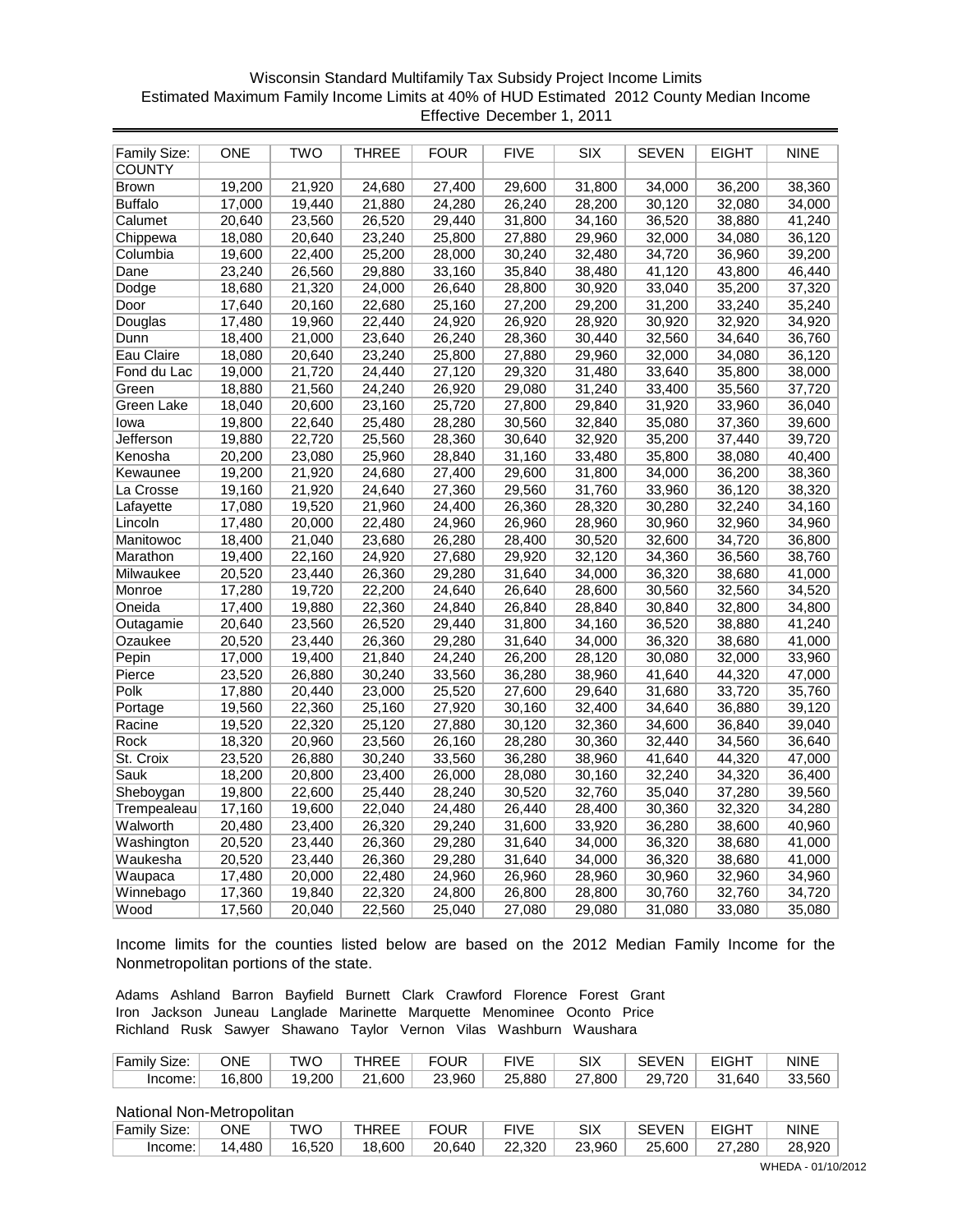## Wisconsin Standard Multifamily Tax Subsidy Project Income Limits Estimated Maximum Family Income Limits at 50% of HUD Estimated 2012 County Median Income Effective December 1, 2011

| Family Size:      | ONE    | TWO    | THREE  | <b>FOUR</b> | <b>FIVE</b> | <b>SIX</b> | <b>SEVEN</b> | <b>EIGHT</b> | <b>NINE</b> |
|-------------------|--------|--------|--------|-------------|-------------|------------|--------------|--------------|-------------|
| <b>COUNTY</b>     |        |        |        |             |             |            |              |              |             |
| <b>Brown</b>      | 24,000 | 27,400 | 30,850 | 34,250      | 37,000      | 39,750     | 42,500       | 45,250       | 47,950      |
| <b>Buffalo</b>    | 21,250 | 24,300 | 27,350 | 30,350      | 32,800      | 35,250     | 37,650       | 40,100       | 42,500      |
| Calumet           | 25,800 | 29,450 | 33,150 | 36,800      | 39,750      | 42,700     | 45,650       | 48,600       | 51,550      |
| Chippewa          | 22,600 | 25,800 | 29,050 | 32,250      | 34,850      | 37,450     | 40,000       | 42,600       | 45,150      |
| Columbia          | 24,500 | 28,000 | 31,500 | 35,000      | 37,800      | 40,600     | 43,400       | 46,200       | 49,000      |
| Dane              | 29,050 | 33,200 | 37,350 | 41,450      | 44,800      | 48,100     | 51,400       | 54,750       | 58,050      |
| Dodge             | 23,350 | 26,650 | 30,000 | 33,300      | 36,000      | 38,650     | 41,300       | 44,000       | 46,650      |
| Door              | 22,050 | 25,200 | 28,350 | 31,450      | 34,000      | 36,500     | 39,000       | 41,550       | 44,050      |
| Douglas           | 21,850 | 24,950 | 28,050 | 31,150      | 33,650      | 36,150     | 38,650       | 41,150       | 43,650      |
| Dunn              | 23,000 | 26,250 | 29,550 | 32,800      | 35,450      | 38,050     | 40,700       | 43,300       | 45,950      |
| Eau Claire        | 22,600 | 25,800 | 29,050 | 32,250      | 34,850      | 37,450     | 40,000       | 42,600       | 45,150      |
| Fond du Lac       | 23,750 | 27,150 | 30,550 | 33,900      | 36,650      | 39,350     | 42,050       | 44,750       | 47,500      |
| Green             | 23,600 | 26,950 | 30,300 | 33,650      | 36,350      | 39,050     | 41,750       | 44,450       | 47,150      |
| <b>Green Lake</b> | 22,550 | 25,750 | 28,950 | 32,150      | 34,750      | 37,300     | 39,900       | 42,450       | 45,050      |
| Iowa              | 24,750 | 28,300 | 31,850 | 35,350      | 38,200      | 41,050     | 43,850       | 46,700       | 49,500      |
| Jefferson         | 24,850 | 28,400 | 31,950 | 35,450      | 38,300      | 41,150     | 44,000       | 46,800       | 49,650      |
| Kenosha           | 25,250 | 28,850 | 32,450 | 36,050      | 38,950      | 41,850     | 44,750       | 47,600       | 50,500      |
| Kewaunee          | 24,000 | 27,400 | 30,850 | 34,250      | 37,000      | 39,750     | 42,500       | 45,250       | 47,950      |
| La Crosse         | 23,950 | 27,400 | 30,800 | 34,200      | 36,950      | 39,700     | 42,450       | 45,150       | 47,900      |
| Lafayette         | 21,350 | 24,400 | 27,450 | 30,500      | 32,950      | 35,400     | 37,850       | 40,300       | 42,700      |
| Lincoln           | 21,850 | 25,000 | 28,100 | 31,200      | 33,700      | 36,200     | 38,700       | 41,200       | 43,700      |
| Manitowoc         | 23,000 | 26,300 | 29,600 | 32,850      | 35,500      | 38,150     | 40,750       | 43,400       | 46,000      |
| Marathon          | 24,250 | 27,700 | 31,150 | 34,600      | 37,400      | 40,150     | 42,950       | 45,700       | 48,450      |
| Milwaukee         | 25,650 | 29,300 | 32,950 | 36,600      | 39,550      | 42,500     | 45,400       | 48,350       | 51,250      |
| Monroe            | 21,600 | 24,650 | 27,750 | 30,800      | 33,300      | 35,750     | 38,200       | 40,700       | 43,150      |
| Oneida            | 21,750 | 24,850 | 27,950 | 31,050      | 33,550      | 36,050     | 38,550       | 41,000       | 43,500      |
| Outagamie         | 25,800 | 29,450 | 33,150 | 36,800      | 39,750      | 42,700     | 45,650       | 48,600       | 51,550      |
| Ozaukee           | 25,650 | 29,300 | 32,950 | 36,600      | 39,550      | 42,500     | 45,400       | 48,350       | 51,250      |
| Pepin             | 21,250 | 24,250 | 27,300 | 30,300      | 32,750      | 35,150     | 37,600       | 40,000       | 42,450      |
| Pierce            | 29,400 | 33,600 | 37,800 | 41,950      | 45,350      | 48,700     | 52,050       | 55,400       | 58,750      |
| Polk              | 22,350 | 25,550 | 28,750 | 31,900      | 34,500      | 37,050     | 39,600       | 42,150       | 44,700      |
| Portage           | 24,450 | 27,950 | 31,450 | 34,900      | 37,700      | 40,500     | 43,300       | 46,100       | 48,900      |
| Racine            | 24,400 | 27,900 | 31,400 | 34,850      | 37,650      | 40,450     | 43,250       | 46,050       | 48,800      |
| Rock              | 22,900 | 26,200 | 29,450 | 32,700      | 35,350      | 37,950     | 40,550       | 43,200       | 45,800      |
| St. Croix         | 29,400 | 33,600 | 37,800 | 41,950      | 45,350      | 48,700     | 52,050       | 55,400       | 58,750      |
| Sauk              | 22,750 | 26,000 | 29,250 | 32,500      | 35,100      | 37,700     | 40,300       | 42,900       | 45,500      |
| Sheboygan         | 24,750 | 28,250 | 31,800 | 35,300      | 38,150      | 40,950     | 43,800       | 46,600       | 49,450      |
| Trempealeau       | 21,450 | 24,500 | 27,550 | 30,600      | 33,050      | 35,500     | 37,950       | 40,400       | 42,850      |
| Walworth          | 25,600 | 29,250 | 32,900 | 36,550      | 39,500      | 42,400     | 45,350       | 48,250       | 51,200      |
| Washington        | 25,650 | 29,300 | 32,950 | 36,600      | 39,550      | 42,500     | 45,400       | 48,350       | 51,250      |
| Waukesha          | 25,650 | 29,300 | 32,950 | 36,600      | 39,550      | 42,500     | 45,400       | 48,350       | 51,250      |
| Waupaca           | 21,850 | 25,000 | 28,100 | 31,200      | 33,700      | 36,200     | 38,700       | 41,200       | 43,700      |
| Winnebago         | 21,700 | 24,800 | 27,900 | 31,000      | 33,500      | 36,000     | 38,450       | 40,950       | 43,400      |
| Wood              | 21,950 | 25,050 | 28,200 | 31,300      | 33,850      | 36,350     | 38,850       | 41,350       | 43,850      |

Income limits for the counties listed below are based on the 2012 Median Family Income for the Nonmetropolitan portions of the state.

Adams Ashland Barron Bayfield Burnett Clark Crawford Florence Forest Grant Iron Jackson Juneau Langlade Marinette Marquette Menominee Oconto Price Richland Rusk Sawyer Shawano Taylor Vernon Vilas Washburn Waushara

| Family Size: | ONE      | TWO    | THREE  | <b>FOUR</b> | <b>FIVE</b> |        | <b>SEVEN</b> | EIGH <sup>7</sup> | <b>NINE</b> |
|--------------|----------|--------|--------|-------------|-------------|--------|--------------|-------------------|-------------|
| Income:      | ٔ 000. ا | 24,000 | 27,000 | 29.950      | 32,350      | 34.750 | 37.150       | 39.550            | .950<br>41  |

| Family Size: | ONE        | <b>TWC</b> | <b>THREE</b> | ⊤OUR   | <b>FIVE</b> | SIX    | SEVEN  | <b>EIGHT</b> | <b>NINE</b> |
|--------------|------------|------------|--------------|--------|-------------|--------|--------|--------------|-------------|
| Income:      | 100<br>18. | 20.650     | 23.250       | 25,800 | .900<br>27  | 29.950 | 32,000 | 100<br>34.   | 36,150      |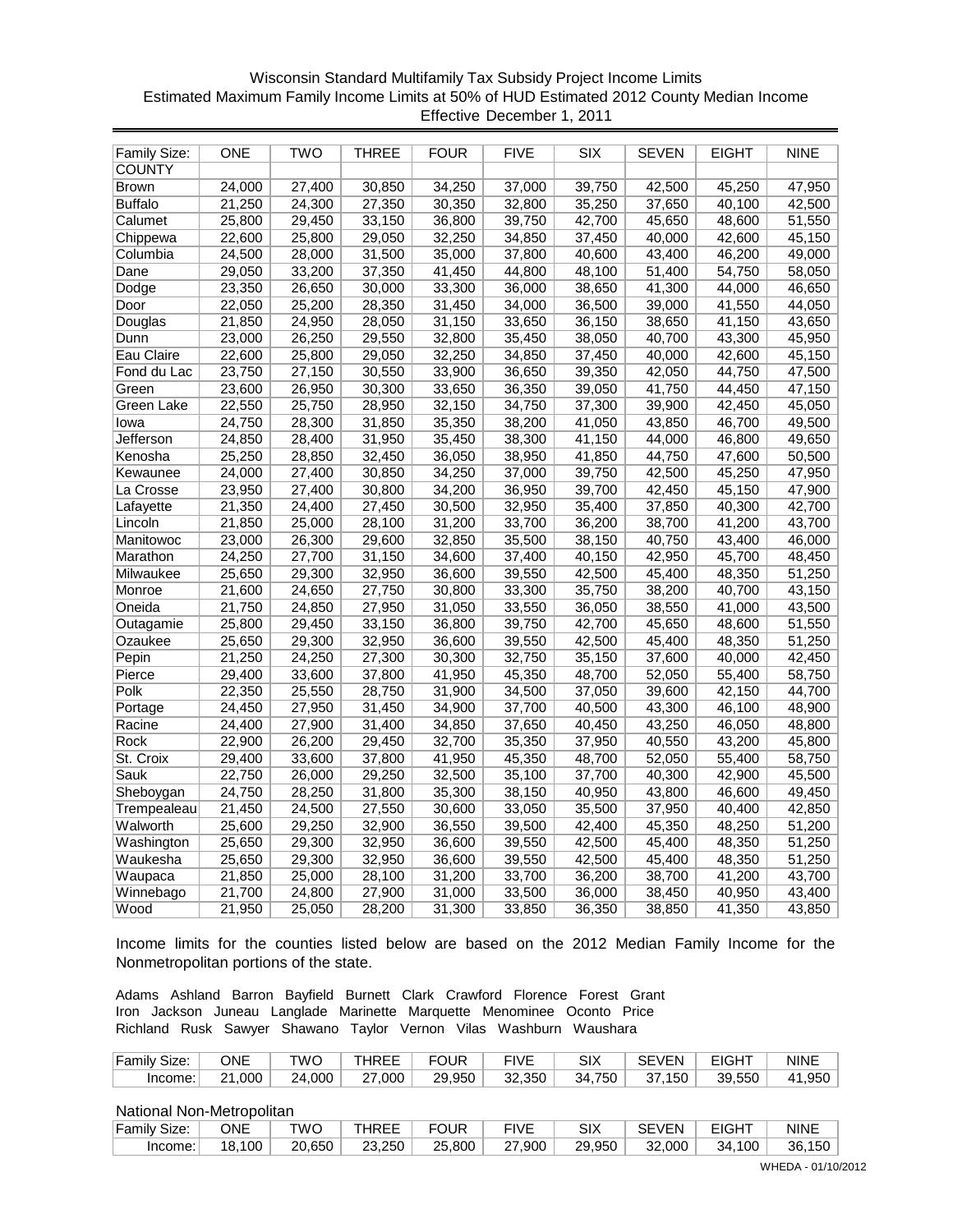## Wisconsin Standard Multifamily Tax Subsidy Project Income Limits Estimated Maximum Family Income Limits at 60% of HUD Estimated 2012 County Median Income Effective December 1, 2011

| Family Size:   | <b>ONE</b> | <b>TWO</b> | THREE  | FOUR   | <b>FIVE</b> | <b>SIX</b> | <b>SEVEN</b> | EIGHT  | <b>NINE</b> |
|----------------|------------|------------|--------|--------|-------------|------------|--------------|--------|-------------|
| <b>COUNTY</b>  |            |            |        |        |             |            |              |        |             |
| <b>Brown</b>   | 28,800     | 32,880     | 37,020 | 41,100 | 44,400      | 47,700     | 51,000       | 54,300 | 57,540      |
| <b>Buffalo</b> | 25,500     | 29,160     | 32,820 | 36,420 | 39,360      | 42,300     | 45,180       | 48,120 | 51,000      |
| Calumet        | 30,960     | 35,340     | 39,780 | 44,160 | 47,700      | 51,240     | 54,780       | 58,320 | 61,860      |
| Chippewa       | 27,120     | 30,960     | 34,860 | 38,700 | 41,820      | 44,940     | 48,000       | 51,120 | 54,180      |
| Columbia       | 29,400     | 33,600     | 37,800 | 42,000 | 45,360      | 48,720     | 52,080       | 55,440 | 58,800      |
| Dane           | 34,860     | 39,840     | 44,820 | 49,740 | 53,760      | 57,720     | 61,680       | 65,700 | 69,660      |
| Dodge          | 28,020     | 31,980     | 36,000 | 39,960 | 43,200      | 46,380     | 49,560       | 52,800 | 55,980      |
| Door           | 26,460     | 30,240     | 34,020 | 37,740 | 40,800      | 43,800     | 46,800       | 49,860 | 52,860      |
| Douglas        | 26,220     | 29,940     | 33,660 | 37,380 | 40,380      | 43,380     | 46,380       | 49,380 | 52,380      |
| Dunn           | 27,600     | 31,500     | 35,460 | 39,360 | 42,540      | 45,660     | 48,840       | 51,960 | 55,140      |
| Eau Claire     | 27,120     | 30,960     | 34,860 | 38,700 | 41,820      | 44,940     | 48,000       | 51,120 | 54,180      |
| Fond du Lac    | 28,500     | 32,580     | 36,660 | 40,680 | 43,980      | 47,220     | 50,460       | 53,700 | 57,000      |
| Green          | 28,320     | 32,340     | 36,360 | 40,380 | 43,620      | 46,860     | 50,100       | 53,340 | 56,580      |
| Green Lake     | 27,060     | 30,900     | 34,740 | 38,580 | 41,700      | 44,760     | 47,880       | 50,940 | 54,060      |
| lowa           | 29,700     | 33,960     | 38,220 | 42,420 | 45,840      | 49,260     | 52,620       | 56,040 | 59,400      |
| Jefferson      | 29,820     | 34,080     | 38,340 | 42,540 | 45,960      | 49,380     | 52,800       | 56,160 | 59,580      |
| Kenosha        | 30,300     | 34,620     | 38,940 | 43,260 | 46,740      | 50,220     | 53,700       | 57,120 | 60,600      |
| Kewaunee       | 28,800     | 32,880     | 37,020 | 41,100 | 44,400      | 47,700     | 51,000       | 54,300 | 57,540      |
| La Crosse      | 28,740     | 32,880     | 36,960 | 41,040 | 44,340      | 47,640     | 50,940       | 54,180 | 57,480      |
| Lafayette      | 25,620     | 29,280     | 32,940 | 36,600 | 39,540      | 42,480     | 45,420       | 48,360 | 51,240      |
| Lincoln        | 26,220     | 30,000     | 33,720 | 37,440 | 40,440      | 43,440     | 46,440       | 49,440 | 52,440      |
| Manitowoc      | 27,600     | 31,560     | 35,520 | 39,420 | 42,600      | 45,780     | 48,900       | 52,080 | 55,200      |
| Marathon       | 29,100     | 33,240     | 37,380 | 41,520 | 44,880      | 48,180     | 51,540       | 54,840 | 58,140      |
| Milwaukee      | 30,780     | 35,160     | 39,540 | 43,920 | 47,460      | 51,000     | 54,480       | 58,020 | 61,500      |
| Monroe         | 25,920     | 29,580     | 33,300 | 36,960 | 39,960      | 42,900     | 45,840       | 48,840 | 51,780      |
| Oneida         | 26,100     | 29,820     | 33,540 | 37,260 | 40,260      | 43,260     | 46,260       | 49,200 | 52,200      |
| Outagamie      | 30,960     | 35,340     | 39,780 | 44,160 | 47,700      | 51,240     | 54,780       | 58,320 | 61,860      |
| Ozaukee        | 30,780     | 35,160     | 39,540 | 43,920 | 47,460      | 51,000     | 54,480       | 58,020 | 61,500      |
| Pepin          | 25,500     | 29,100     | 32,760 | 36,360 | 39,300      | 42,180     | 45,120       | 48,000 | 50,940      |
| Pierce         | 35,280     | 40,320     | 45,360 | 50,340 | 54,420      | 58,440     | 62,460       | 66,480 | 70,500      |
| Polk           | 26,820     | 30,660     | 34,500 | 38,280 | 41,400      | 44,460     | 47,520       | 50,580 | 53,640      |
| Portage        | 29,340     | 33,540     | 37,740 | 41,880 | 45,240      | 48,600     | 51,960       | 55,320 | 58,680      |
| Racine         | 29,280     | 33,480     | 37,680 | 41,820 | 45,180      | 48,540     | 51,900       | 55,260 | 58,560      |
| Rock           | 27,480     | 31,440     | 35,340 | 39,240 | 42,420      | 45,540     | 48,660       | 51,840 | 54,960      |
| St. Croix      | 35,280     | 40,320     | 45,360 | 50,340 | 54,420      | 58,440     | 62,460       | 66,480 | 70,500      |
| Sauk           | 27,300     | 31,200     | 35,100 | 39,000 | 42,120      | 45,240     | 48,360       | 51,480 | 54,600      |
| Sheboygan      | 29,700     | 33,900     | 38,160 | 42,360 | 45,780      | 49,140     | 52,560       | 55,920 | 59,340      |
| Trempealeau    | 25,740     | 29,400     | 33,060 | 36,720 | 39,660      | 42,600     | 45,540       | 48,480 | 51,420      |
| Walworth       | 30,720     | 35,100     | 39,480 | 43,860 | 47,400      | 50,880     | 54,420       | 57,900 | 61,440      |
| Washington     | 30,780     | 35,160     | 39,540 | 43,920 | 47,460      | 51,000     | 54,480       | 58,020 | 61,500      |
| Waukesha       | 30,780     | 35,160     | 39,540 | 43,920 | 47,460      | 51,000     | 54,480       | 58,020 | 61,500      |
| Waupaca        | 26,220     | 30,000     | 33,720 | 37,440 | 40,440      | 43,440     | 46,440       | 49,440 | 52,440      |
| Winnebago      | 26,040     | 29,760     | 33,480 | 37,200 | 40,200      | 43,200     | 46,140       | 49,140 | 52,080      |
| Wood           | 26,340     | 30,060     | 33,840 | 37,560 | 40,620      | 43,620     | 46,620       | 49,620 | 52,620      |

Income limits for the counties listed below are based on the 2012 Median Family Income for the Nonmetropolitan portions of the state.

Adams Ashland Barron Bayfield Burnett Clark Crawford Florence Forest Grant Iron Jackson Juneau Langlade Marinette Marquette Menominee Oconto Price Richland Rusk Sawyer Shawano Taylor Vernon Vilas Washburn Waushara

| Family Size: | ONE    | TWC    | <b>THREE</b> | <b>FOUR</b> | <b>FIVE</b> |        | <b>SEVEN</b> | <b>EIGHT</b> | NINE   |
|--------------|--------|--------|--------------|-------------|-------------|--------|--------------|--------------|--------|
| Income:      | 25,200 | 28,800 | 32,400       | 35,940      | 38.820      | 41.700 | 44,580       | .460<br>47   | 50,340 |

| Family Size: | ONE | <b>TWC</b> | <b>THREE</b> | ⊂OUR   | FIVE   | SIX    | <b>SEVEN</b> | EIGHT  | NINE   |
|--------------|-----|------------|--------------|--------|--------|--------|--------------|--------|--------|
| Income:      | 720 | 24.780     | 27.900       | 30.960 | 33.480 | 35.940 | 38.400       | 40.920 | 43.380 |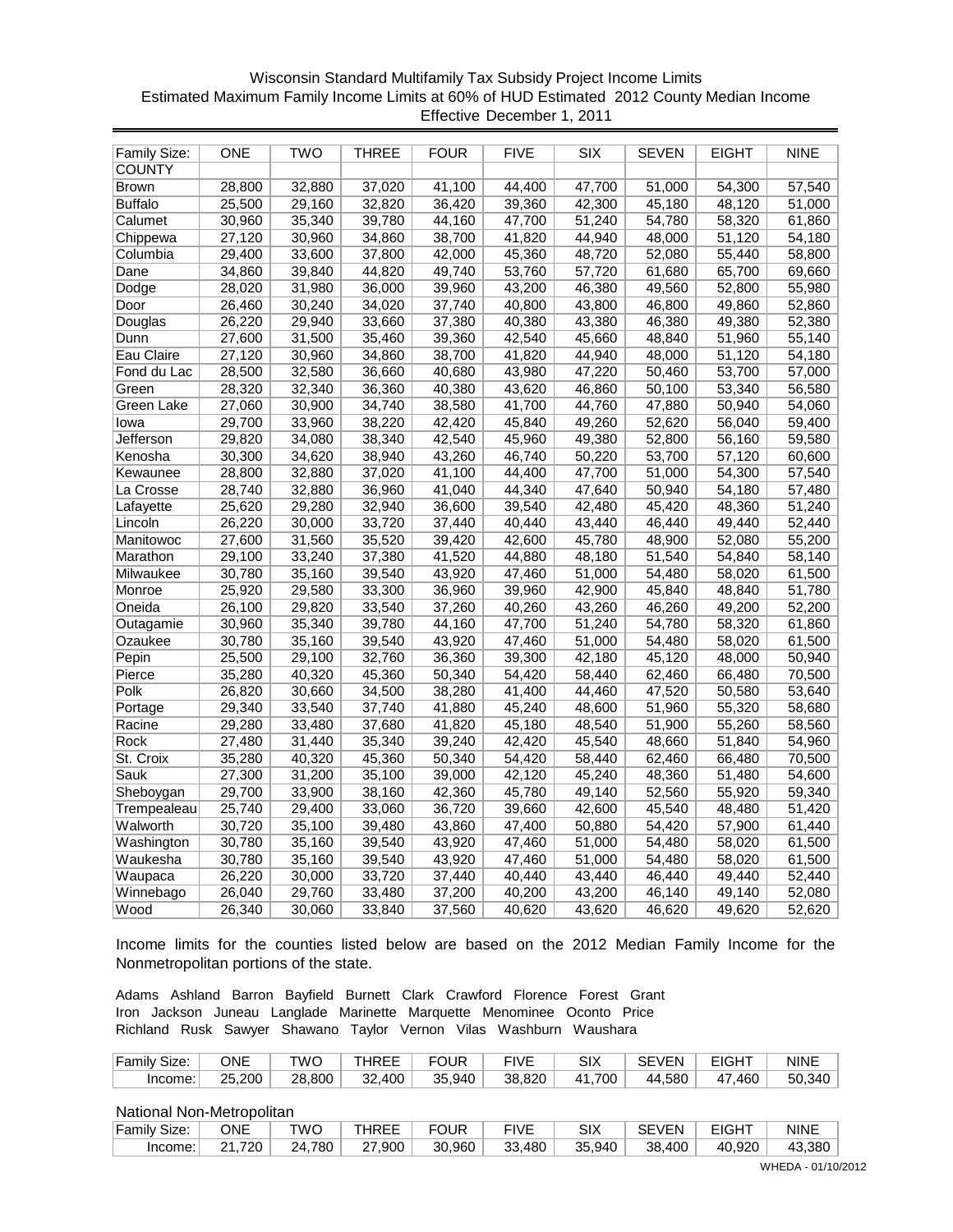## Wisconsin Standard Multifamily Tax Subsidy Project Income Limits Estimated Maximum Rent Limits at 30% 2012 County Median Income Effective December 1, 2011

| Bedroom Size:     | EFF.             | ONE              | <b>TWO</b>       | <b>THREE</b>     | <b>FOUR</b>      | <b>FIVE</b> | <b>SIX</b>       |
|-------------------|------------------|------------------|------------------|------------------|------------------|-------------|------------------|
| <b>COUNTY</b>     |                  |                  |                  |                  |                  |             |                  |
| <b>Brown</b>      | 360              | 385              | 462              | 534              | 596              | 658         | 719              |
| <b>Buffalo</b>    | $\overline{318}$ | 341              | 410              | 473              | $\overline{528}$ | 583         | 637              |
| Calumet           | 387              | 414              | 497              | $\overline{574}$ | 640              | 706         | $\overline{773}$ |
| Chippewa          | 339              | 363              | 435              | 503              | 561              | 619         | 677              |
| Columbia          | 367              | 393              | 472              | 546              | 609              | 672         | 735              |
| Dane              | 435              | 466              | 560              | 646              | 721              | 796         | 870              |
| Dodge             | $\overline{350}$ | 375              | 450              | $\overline{519}$ | 579              | 639         | 699              |
| Door              | 330              | 354              | 425              | 490              | $\overline{547}$ | 604         | 660              |
| Douglas           | $\overline{327}$ | 351              | 420              | 486              | 542              | 598         | 654              |
| Dunn              | 345              | 369              | 443              | 511              | 570              | 630         | 689              |
| Eau Claire        | 339              | 363              | 435              | 503              | 561              | 619         | 677              |
| Fond du Lac       | 356              | 381              | 458              | 529              | 590              | 651         | 712              |
| Green             | 354              | 379              | 454              | 525              | 585              | 646         | 707              |
| <b>Green Lake</b> | 338              | 362              | 434              | 501              | 559              | 617         | 675              |
| lowa              | $\overline{371}$ | 397              | 477              | 551              | 615              | 679         | $\overline{742}$ |
| <b>Jefferson</b>  | 372              | 399              | 479              | 553              | 617              | 681         | 744              |
| Kenosha           | 378              | 405              | 486              | 562              | 627              | 692         | 757              |
| Kewaunee          | 360              | 385              | 462              | 534              | 596              | 658         | $\overline{719}$ |
| La Crosse         | 359              | 385              | 462              | 533              | 595              | 657         | $\overline{718}$ |
| Lafayette         | 320              | 343              | 411              | 475              | 531              | 586         | 640              |
| Lincoln           | 327              | 351              | 421              | 486              | 543              | 599         | 655              |
| Manitowoc         | 345              | 369              | 444              | $\overline{512}$ | 572              | 631         | 690              |
| Marathon          | 363              | 389              | 467              | 540              | 602              | 664         | $\overline{726}$ |
| Milwaukee         | 384              | 412              | 494              | $\overline{571}$ | 637              | 703         | 768              |
| Monroe            | 324              | 346              | 416              | 480              | 536              | 591         | 647              |
| Oneida            | 326              | 349              | 419              | 484              | 540              | 596         | 652              |
| Outagamie         | 387              | 414              | 497              | 574              | 640              | 706         | 773              |
| Ozaukee           | 384              | $\overline{412}$ | 494              | $\overline{571}$ | 637              | 703         | 768              |
| Pepin             | 318              | 341              | 409              | 472              | 527              | 582         | 636              |
| Pierce            | 441              | 472              | 567              | 654              | 730              | 805         | 881              |
| Polk              | 335              | 359              | 431              | 498              | 555              | 613         | 670              |
| Portage           | 366              | 393              | 471              | 544              | 607              | 670         | 733              |
| Racine            | 366              | 392              | 471              | $\overline{543}$ | 606              | 669         | 732              |
| <b>Rock</b>       | 343              | 368              | 441              | 510              | 569              | 628         | 687              |
| St. Croix         | 441              | 472              | 567              | 654              | 730              | 805         | 881              |
| Sauk              | 341              | 365              | 438              | 507              | 565              | 624         | 682              |
| Sheboygan         | $\overline{371}$ | 397              | 477              | 550              | 614              | 678         | $\overline{741}$ |
| Trempealeau       | $\overline{321}$ | 344              | $\overline{413}$ | 477              | 532              | 587         | 642              |
| Walworth          | 384              | $\overline{411}$ | 493              | 570              | 636              | 702         | 768              |
| Washington        | 384              | $\overline{412}$ | 494              | 571              | 637              | 703         | 768              |
| Waukesha          | 384              | $\overline{412}$ | 494              | $\overline{571}$ | 637              | 703         | 768              |
| Waupaca           | 327              | 351              | 421              | 486              | 543              | 599         | 655              |
| Winnebago         | 325              | 348              | 418              | 483              | 540              | 595         | 651              |
| Wood              | 329              | 352              | 423              | 488              | 545              | 601         | 657              |

Rent limits for the counties listed below are based on the 2012 Median Family Income for the Nonmetropolitan portions of the state.

Adams Ashland Barron Bayfield Burnett Clark Crawford Florence Forest Grant Iron Jackson Juneau Langlade Marinette Marquette Menominee Oconto Price Richland Rusk Sawyer Shawano Taylor Vernon Vilas Washburn Waushara

| $\sim$<br>Size:<br>OOU.<br>Dе<br>. | ----                                  | ONE       | <b>TWC</b> | ---<br>໋ | FOUR            | $-111$<br>$\cdot$ V $\cdot$ | $\mathbf{C}$<br>ಾಗಿ |
|------------------------------------|---------------------------------------|-----------|------------|----------|-----------------|-----------------------------|---------------------|
| onto:<br>10. ILO.                  | $\overline{\phantom{0}}$<br>. א<br>יי | ົ້<br>، ب | 405        | 467      | <b>ro</b><br>ےت | $- - -$                     | െറ<br>∽<br>ᅜ        |

| D.<br>$-$<br>вe<br>OIZE. | ----                      | 7NE<br>-- | _<br>.<br>N/ | $\sim$ $\sim$ $\sim$<br>╌ | ----       | ----         | $\sim$<br>∧וט    |
|--------------------------|---------------------------|-----------|--------------|---------------------------|------------|--------------|------------------|
| .                        | $\sim$ $\sim$<br><u>.</u> | 290       | ว⊿ด<br>∪⊤ບ   | 10 <sup>o</sup><br>᠇୰୵    | AC<br>TT J | $\sim$<br>་◡ | F A<br>71<br>◡᠇▵ |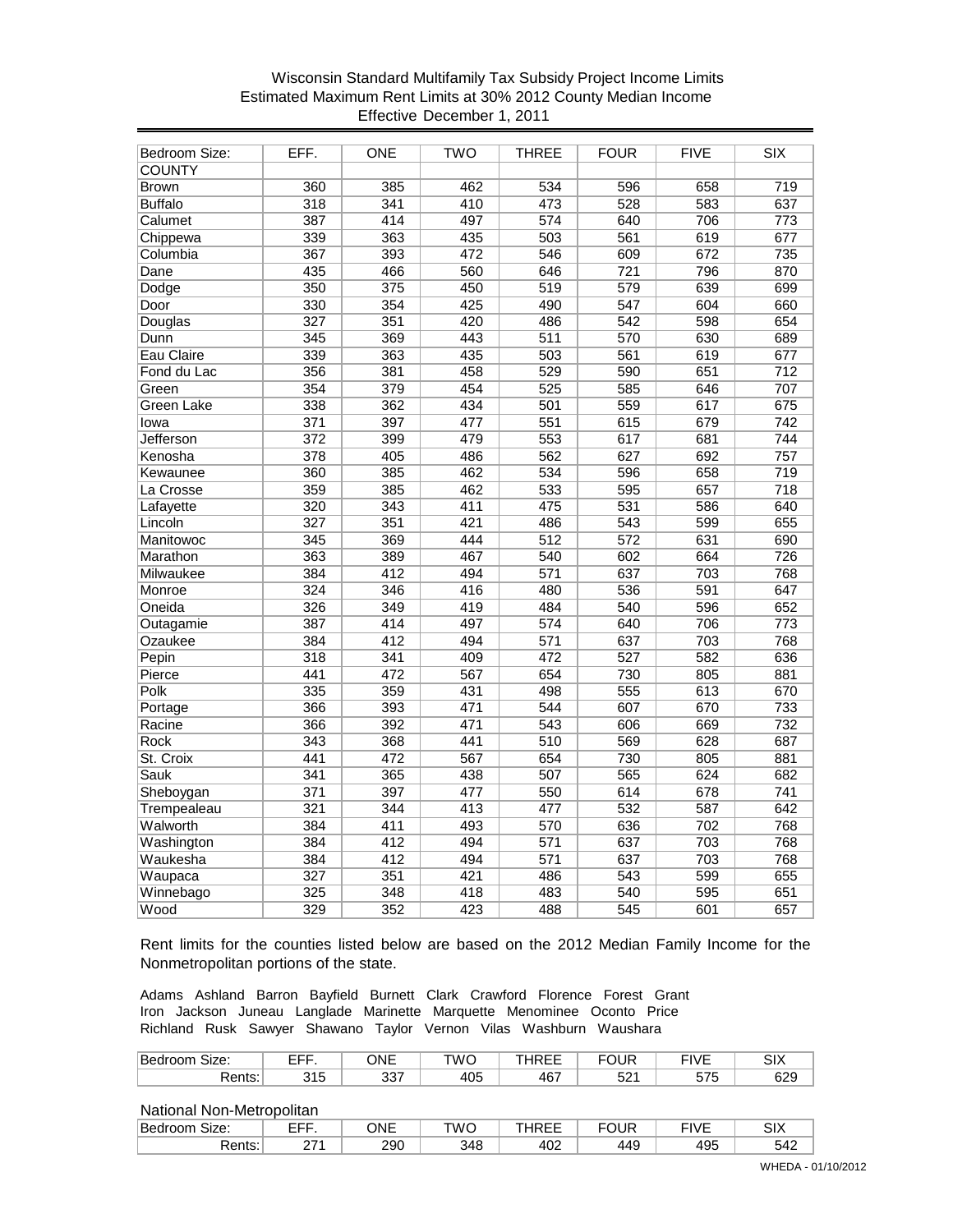## Wisconsin Standard Multifamily Tax Subsidy Project Income Limits Estimated Maximum Rent Limits at 40% 2012 County Median Income Effective December 1, 2011

| Bedroom Size:    | EFF.             | ONE              | <b>TWO</b>       | <b>THREE</b>     | <b>FOUR</b>      | <b>FIVE</b>      | SIX              |
|------------------|------------------|------------------|------------------|------------------|------------------|------------------|------------------|
| <b>COUNTY</b>    |                  |                  |                  |                  |                  |                  |                  |
| <b>Brown</b>     | 480              | 514              | 617              | $\overline{712}$ | 795              | 877              | 959              |
| <b>Buffalo</b>   | 425              | 455              | 547              | 631              | 705              | $\overline{777}$ | 850              |
| Calumet          | $\overline{516}$ | $\overline{552}$ | 663              | 765              | 854              | 942              | 1,031            |
| Chippewa         | 452              | 484              | 581              | 671              | 749              | 826              | 903              |
| Columbia         | 490              | 525              | 630              | $\overline{728}$ | 812              | 896              | 980              |
| Dane             | 581              | 622              | 747              | 862              | 962              | 1,061            | 1,161            |
| Dodge            | 467              | 500              | 600              | 693              | $\overline{773}$ | 853              | 933              |
| Door             | 441              | 472              | 567              | 654              | 730              | 805              | 881              |
| Douglas          | 437              | 468              | 561              | 648              | 723              | 798              | 873              |
| Dunn             | 460              | 492              | 591              | 682              | 761              | 840              | 919              |
| Eau Claire       | 452              | 484              | 581              | $\overline{671}$ | 749              | 826              | 903              |
| Fond du Lac      | 475              | 509              | 611              | 705              | 787              | 868              | 950              |
| Green            | 472              | 505              | 606              | 700              | 781              | 862              | 943              |
| Green Lake       | 451              | 483              | 579              | 669              | 746              | 823              | $\overline{901}$ |
| lowa             | 495              | 530              | 637              | 735              | 821              | 905              | 990              |
| <b>Jefferson</b> | 497              | 532              | 639              | 737              | 823              | 908              | 993              |
| Kenosha          | 505              | 541              | 649              | 750              | 837              | 923              | 1,010            |
| Kewaunee         | 480              | $\overline{514}$ | 617              | $\overline{712}$ | 795              | 877              | 959              |
| La Crosse        | 479              | $\overline{513}$ | 616              | $\overline{711}$ | 794              | 876              | 958              |
| Lafayette        | 427              | 457              | 549              | 634              | 708              | 781              | 854              |
| Lincoln          | 437              | 468              | 562              | 649              | 724              | 799              | 874              |
| Manitowoc        | 460              | 493              | 592              | 683              | 763              | 841              | 920              |
| Marathon         | 485              | $\overline{519}$ | 623              | 720              | 803              | 886              | 969              |
| Milwaukee        | $\overline{513}$ | 549              | 659              | 761              | 850              | 937              | 1,025            |
| Monroe           | 432              | 462              | $\overline{555}$ | 641              | $\overline{715}$ | 789              | 863              |
| Oneida           | 435              | 466              | 559              | 646              | 721              | 795              | 870              |
| Outagamie        | 516              | 552              | 663              | 765              | 854              | 942              | 1,031            |
| Ozaukee          | $\overline{513}$ | 549              | 659              | 761              | 850              | 937              | 1,025            |
| Pepin            | 425              | 455              | 546              | 630              | 703              | 776              | 849              |
| Pierce           | 588              | 630              | 756              | 873              | 974              | 1,074            | 1,175            |
| Polk             | 447              | 479              | 575              | 664              | $\overline{741}$ | 817              | 894              |
| Portage          | 489              | 524              | 629              | 726              | 810              | 894              | 978              |
| Racine           | 488              | $\overline{523}$ | 628              | $\overline{725}$ | 809              | 893              | 976              |
| <b>Rock</b>      | 458              | 491              | 589              | 680              | 759              | 837              | 916              |
| St. Croix        | 588              | 630              | 756              | 873              | 974              | 1,074            | 1,175            |
| Sauk             | 455              | 487              | 585              | 676              | 754              | 832              | 910              |
| Sheboygan        | 495              | 530              | 636              | 734              | 819              | 904              | 989              |
| Trempealeau      | 429              | 459              | 551              | 636              | 710              | 783              | 857              |
| Walworth         | $\overline{512}$ | 548              | 658              | 760              | 848              | 936              | 1,024            |
| Washington       | $\overline{513}$ | 549              | 659              | 761              | 850              | 937              | 1,025            |
| Waukesha         | $\overline{513}$ | 549              | 659              | 761              | 850              | 937              | 1,025            |
| Waupaca          | 437              | 468              | 562              | 649              | 724              | 799              | 874              |
| Winnebago        | 434              | 465              | 558              | 645              | 720              | 794              | 868              |
| Wood             | 439              | 470              | 564              | 651              | $\overline{727}$ | 802              | 877              |

Rent limits for the counties listed below are based on the 2012 Median Family Income for the Nonmetropolitan portions of the state.

Adams Ashland Barron Bayfield Burnett Clark Crawford Florence Forest Grant Iron Jackson Juneau Langlade Marinette Marquette Menominee Oconto Price Richland Rusk Sawyer Shawano Taylor Vernon Vilas Washburn Waushara

| $\sim$<br>Size:<br>001<br>Dе<br>. 11 | ---         | ONE            | <b>TWC</b> | ---<br>໋      | FOUR | ---<br>$\cdot$ V $\cdot$       | $\mathbf{C}$<br>∧וכ |
|--------------------------------------|-------------|----------------|------------|---------------|------|--------------------------------|---------------------|
| onto:<br>1011 IU.                    | חרו<br>44 L | $ \sim$<br>450 | 54C        | $\sim$<br>ບ∠ບ | 695  | $\overline{\phantom{a}}$<br>U. | റററ<br>ບບະ          |

| в.<br>் 7≏்<br>ne.<br>.סגוט | ---- | )NE      | W.           | $\sim$ $\sim$ $\sim$<br>໋ | <b>FALID</b> | ---<br>$\overline{\phantom{a}}$<br>v | $\sim$<br>ত৷∧ |
|-----------------------------|------|----------|--------------|---------------------------|--------------|--------------------------------------|---------------|
|                             | 362  | ິ<br>387 | 1 Q C<br>ruu | -07<br>، ں ب              | 599<br>ບບບ   | 661                                  | 700<br>ں ے ،  |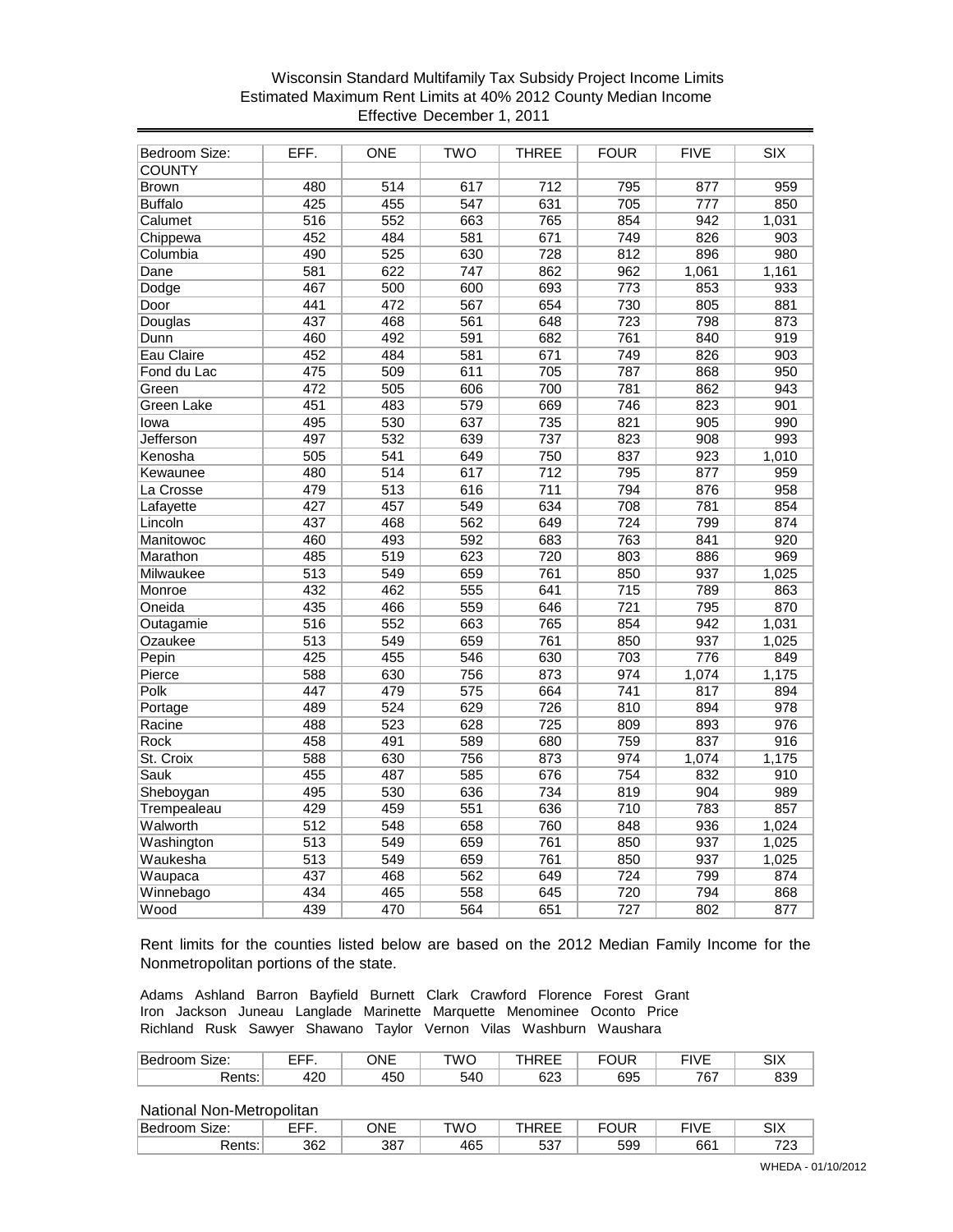## Wisconsin Standard Multifamily Tax Subsidy Project Income Limits Estimated Maximum Rent Limits at 50% 2012 County Median Income Effective December 1, 2011

| Bedroom Size:  | EFF.             | ONE | <b>TWO</b>       | <b>THREE</b> | <b>FOUR</b> | <b>FIVE</b>      | SIX   |
|----------------|------------------|-----|------------------|--------------|-------------|------------------|-------|
| <b>COUNTY</b>  |                  |     |                  |              |             |                  |       |
| <b>Brown</b>   | 600              | 642 | $\overline{771}$ | 890          | 993         | 1,096            | 1,198 |
| <b>Buffalo</b> | 531              | 569 | 683              | 789          | 881         | $\overline{971}$ | 1,062 |
| Calumet        | 645              | 690 | 828              | 956          | 1,067       | 1,178            | 1,288 |
| Chippewa       | 565              | 605 | 726              | 838          | 936         | 1,032            | 1,128 |
| Columbia       | 612              | 656 | 787              | 910          | 1,015       | 1,120            | 1,225 |
| Dane           | 726              | 778 | 933              | 1,078        | 1,202       | 1,326            | 1,451 |
| Dodge          | 583              | 625 | 750              | 866          | 966         | 1,066            | 1,166 |
| Door           | 551              | 590 | 708              | 818          | 912         | 1,006            | 1,101 |
| Douglas        | 546              | 585 | 701              | 810          | 903         | 997              | 1,091 |
| Dunn           | 575              | 615 | 738              | 853          | 951         | 1,050            | 1,148 |
| Eau Claire     | 565              | 605 | 726              | 838          | 936         | 1,032            | 1,128 |
| Fond du Lac    | 593              | 636 | 763              | 881          | 983         | 1,085            | 1,187 |
| Green          | 590              | 631 | 757              | 875          | 976         | 1,077            | 1,178 |
| Green Lake     | 563              | 603 | 723              | 836          | 932         | 1,029            | 1,126 |
| lowa           | 618              | 663 | 796              | 919          | 1,026       | 1,131            | 1,237 |
| Jefferson      | 621              | 665 | 798              | 921          | 1,028       | 1,135            | 1,241 |
| Kenosha        | 631              | 676 | 811              | 937          | 1,046       | 1,154            | 1,262 |
| Kewaunee       | 600              | 642 | $\overline{771}$ | 890          | 993         | 1,096            | 1,198 |
| La Crosse      | 598              | 641 | 770              | 889          | 992         | 1,095            | 1,197 |
| Lafayette      | 533              | 571 | 686              | 793          | 885         | 976              | 1,067 |
| Lincoln        | 546              | 585 | 702              | 811          | 905         | 998              | 1,092 |
| Manitowoc      | 575              | 616 | 740              | 854          | 953         | 1,051            | 1,150 |
| Marathon       | 606              | 649 | 778              | 900          | 1,003       | 1,108            | 1,211 |
| Milwaukee      | 641              | 686 | 823              | 951          | 1,062       | 1,171            | 1,281 |
| Monroe         | 540              | 578 | 693              | 801          | 893         | 986              | 1,078 |
| Oneida         | 543              | 582 | 698              | 807          | 901         | 994              | 1,087 |
| Outagamie      | 645              | 690 | 828              | 956          | 1,067       | 1,178            | 1,288 |
| Ozaukee        | 641              | 686 | 823              | 951          | 1,062       | 1,171            | 1,281 |
| Pepin          | 531              | 568 | 682              | 788          | 878         | 970              | 1,061 |
| Pierce         | 735              | 787 | 945              | 1,091        | 1,217       | 1,343            | 1,468 |
| Polk           | 558              | 598 | $\overline{718}$ | 830          | 926         | 1,021            | 1,117 |
| Portage        | 611              | 655 | 786              | 907          | 1,012       | 1,117            | 1,222 |
| Racine         | 610              | 653 | 785              | 906          | 1,011       | 1,116            | 1,220 |
| <b>Rock</b>    | 572              | 613 | 736              | 850          | 948         | 1,046            | 1,145 |
| St. Croix      | 735              | 787 | 945              | 1,091        | 1,217       | 1,343            | 1,468 |
| Sauk           | 568              | 609 | 731              | 845          | 942         | 1,040            | 1,137 |
| Sheboygan      | 618              | 662 | 795              | 918          | 1,023       | 1,130            | 1,236 |
| Trempealeau    | 536              | 574 | 688              | 795          | 887         | 979              | 1,071 |
| Walworth       | 640              | 685 | 822              | 950          | 1,060       | 1,170            | 1,280 |
| Washington     | 641              | 686 | 823              | 951          | 1,062       | 1,171            | 1,281 |
| Waukesha       | 641              | 686 | 823              | 951          | 1,062       | 1,171            | 1,281 |
| Waupaca        | 546              | 585 | 702              | 811          | 905         | 998              | 1,092 |
| Winnebago      | 542              | 581 | 697              | 806          | 900         | 992              | 1,085 |
| Wood           | $\overline{548}$ | 587 | 705              | 814          | 908         | 1,002            | 1,096 |

Rent limits for the counties listed below are based on the 2012 Median Family Income for the Nonmetropolitan portions of the state.

Adams Ashland Barron Bayfield Burnett Clark Crawford Florence Forest Grant Iron Jackson Juneau Langlade Marinette Marquette Menominee Oconto Price Richland Rusk Sawyer Shawano Taylor Vernon Vilas Washburn Waushara

| <u>'n</u><br>'Bedr<br>Size:<br>OOHI | ---<br>---  | ONE        | TWC        | $- - -$<br>---<br>╌ | FOUR | $-111$<br>$\mathbf{v}$ | SIX     |
|-------------------------------------|-------------|------------|------------|---------------------|------|------------------------|---------|
| $-$ ante $-$<br>של ווש.             | につに<br>ں ےں | -00<br>562 | ~~~<br>b75 | 770<br>◡            | 868  | 958                    | ۱4<br>Õ |

| -<br>Size:<br>нд | ---                   | .<br>)N⊩<br>-- | W.                       | $\sim$ $\sim$ $\sim$<br>໋ | --- | $- \cdot \cdot$<br>$\overline{\phantom{a}}$ | <b>CIV</b><br>◡ᡰᄉ |
|------------------|-----------------------|----------------|--------------------------|---------------------------|-----|---------------------------------------------|-------------------|
| - - - -          | $- \sim$<br>∽∪∠<br>__ | 184<br>гv-     | <b>CO</b> 4<br>יי<br>ו ש | $\sim$ $\rightarrow$      | 748 | 826<br>◡∠◡                                  | 903               |